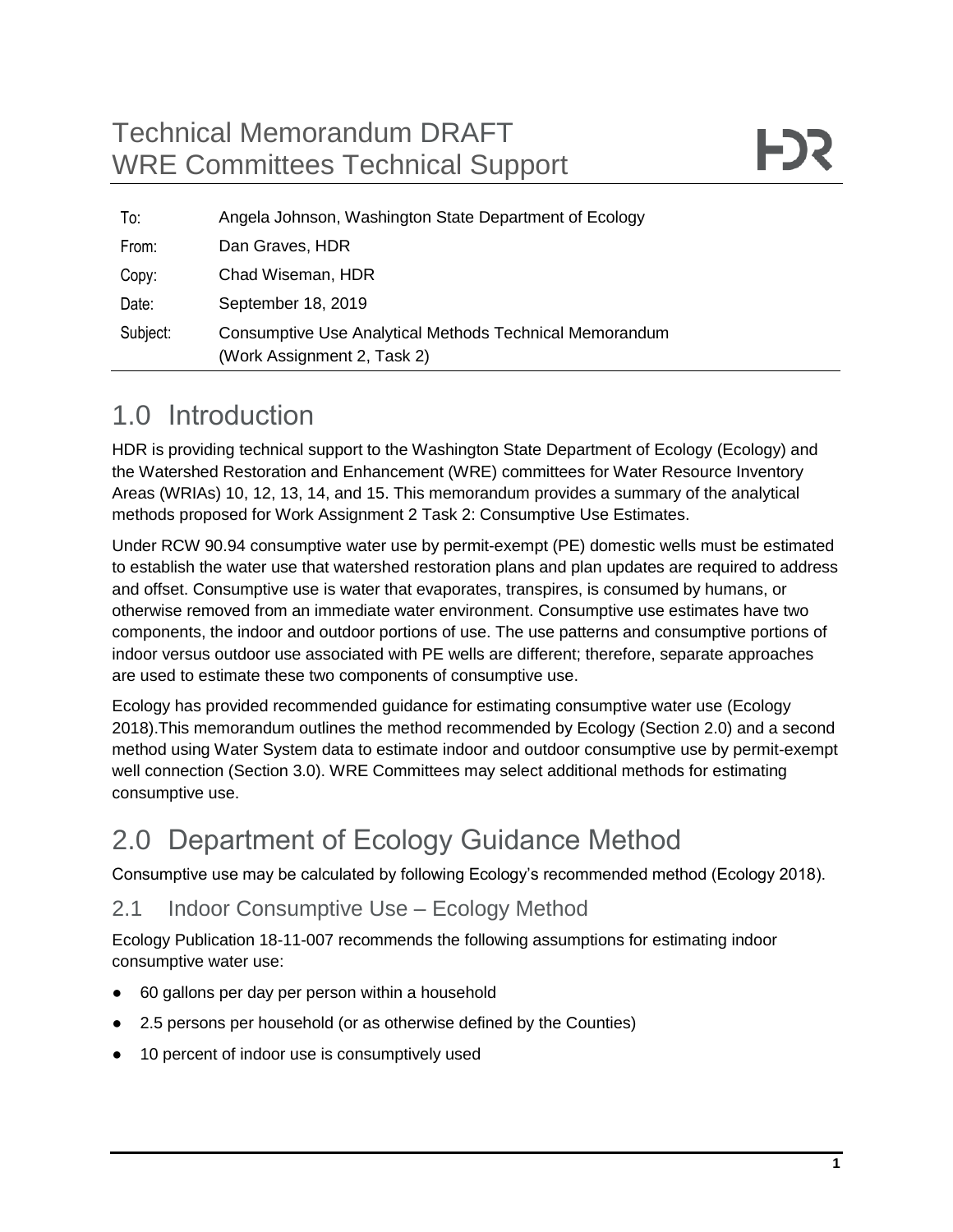$\circ$  Most homes served by a PE well use septic systems for wastewater. This method assumes 10 percent of water entering the septic system will evaporate out of the septic drain field and the rest will be returned to the groundwater system.

The above assumptions are used to estimate consumptive water use by occupants of a single dwelling unit. Assuming that there is one PE well connection per dwelling unit, a "per PE well connection" consumptive use factor will be applied to the growth projections forecast in each subbasin to determine total indoor consumptive use per subbasin.

## 2.2 Outdoor Consumptive Use – Ecology Method

The Ecology method of estimating future outdoor water use is based on an estimate of the average outdoor watering area for existing homes served by PE domestic wells. To calculate the consumptive portion of total outdoor water required per parcel/connection over a single growing season, Ecology recommends:

- estimating the average irrigated lawn area (pasture/turf grass) per parcel in each WRIA;
- applying crop irrigation requirements;
- correcting for application efficiency (75 percent efficiency recommended by Ecology guidance) to determine the total outdoor water required over a single growing season; and
- applying a percentage of outdoor water that is assumed to be consumptive (i.e., 80 percent outdoor consumptive use recommended).

Variables used in this analysis can be adjusted based on WRE Committee input.

### 2.2.2 Estimation of Average Irrigated Area per Connection

HDR will conduct an average irrigable area analysis for each WRIA to account for the variability in average size of irrigated area among parcels in each WRIA. The analysis will include 80 parcels identified as containing a dwelling unit served by a PE well per WRIA. To select the 80 parcels in each WRIA, a "selection pool" of all candidate parcels will be developed. The final 80 will be determined from the selection pool as described below.

### 2.2.3 Parcel Selection Pool

HDR will populate the selection pool using two methods, depending on available data indicating whether a dwelling unit on a parcel is served with a PE well: direct selection and indirect selection.

**Direct Selection:** Pierce, Thurston, and King Counties provided geospatial datasets containing individual domestic well locations. These points will be joined to their respective County parcel dataset to isolate the parcels known to be served by a PE well.

**Indirect Selection:** For Counties that do not have an adequate individual well database, parcels containing a single family domestic dwelling unit, located outside of water system service areas, are assumed to be served by a PE well and added to the selection pool.

Once specific parcels in each County are added to the selection pool, a new parcel dataset for each WRIA will be developed to represent the selection pool in the WRIA frame of reference.

### 2.2.4 Parcel Selection

Differing socioeconomic landscapes within and between the WRIAs is a key factor influencing variance in the average irrigable area per dwelling unit. HDR will analyze the range and distribution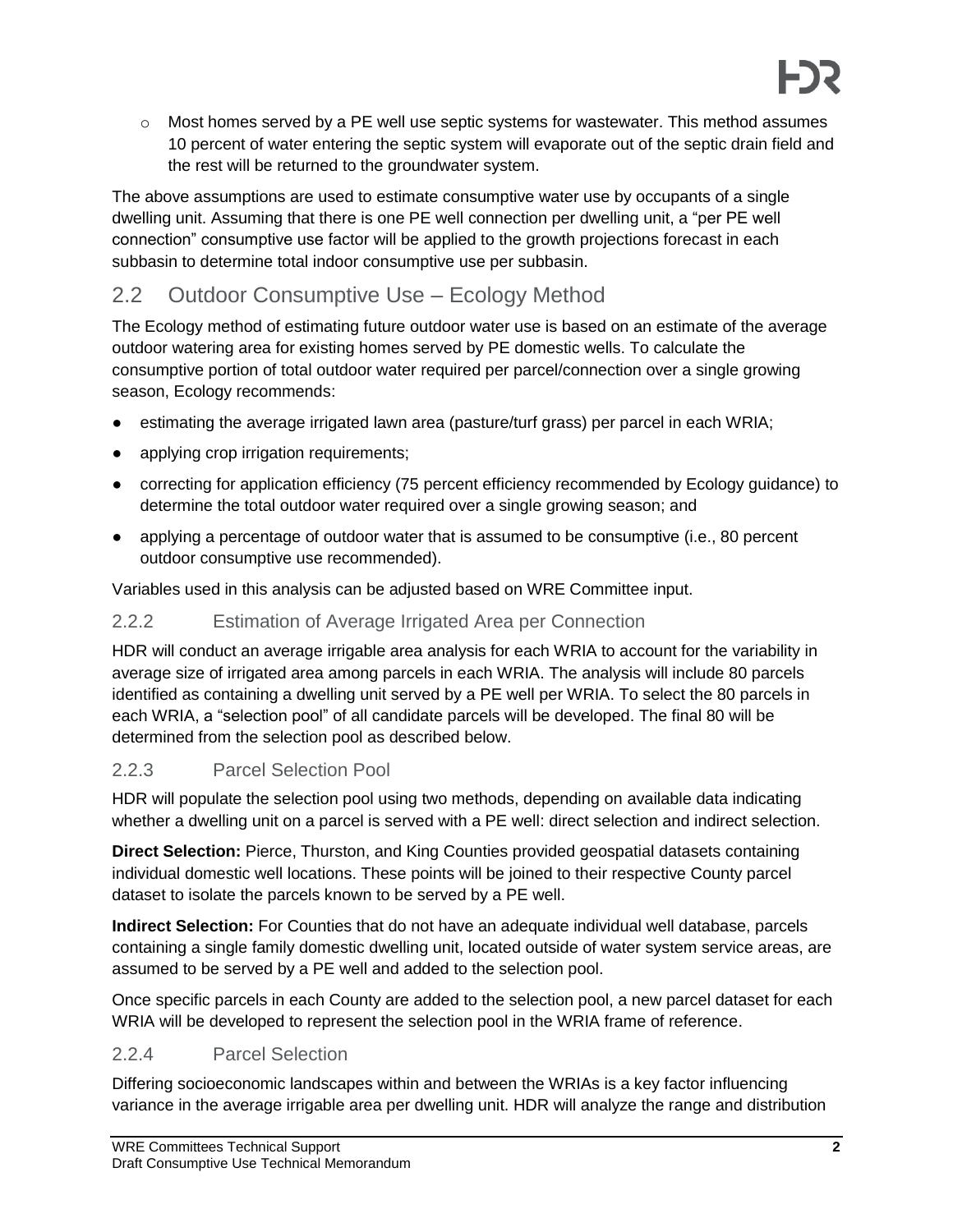of property values throughout each WRIA and randomly select 80 parcels representative of the distribution pattern of property values.

### 2.2.5 Parcel Analysis

A maximum of two technician(s) will conduct the irrigated area analysis to minimize bias. The technician(s) will delineate irrigated lawn areas on each selected parcel using GoogleEarth aerial imagery taken during drier summer months (i.e., July and August). Unirrigated lawns (pasture/turf) go dormant in the dry summer months and turn brown. Areas that remain green in the summer imagery will be considered irrigated. To aid in this determination, aerial imagery from winter months will be reviewed alongside summer imagery to reveal which lawn areas change from green to brown. Those areas that do not change color, or moderately change color but remain green, will be considered irrigated. Additionally, the technician(s) will review imagery across multiple years (where available) to further corroborate the irrigated area delineation.

Yard areas may be obscured in aerial imagery by tree canopies or shadows; the technician will use their best professional judgment to interpolate the irrigated area under a tree canopy or across a shadow.

Septic drain fields are a potential non-irrigation source of water that turf may use to grow and remain green during summer months. Therefore, the technician will consider additional indicators of intentional lawn irrigation such as artificially precise boundaries between green and brown grass, and shapes of green grass indicative of an irrigation system. Irregular shapes and mottled grass will be included or excluded at the discretion of the technician based on nearness to a visible septic system and similarity to other, more pronounced irrigation signatures. Analyses conducted by other WRE planning groups included areas that appear to be "minimally irrigated," and therefore will be included in this analysis. See Appendix A for additional details concerning the proposed irrigated area delineation analysis.

Upon completion of analysis for 80 parcels, irrigated area will be averaged per subbasin to determine the average irrigated area that will be used in the outdoor consumptive use analysis.

### 2.2.6 Method Confirmation

HDR will conduct the lawn area irrigation method on all parcels containing single family households within one metered group B water system in each WRIA. This will be performed to compare to results using the methodology described above to estimate outdoor water use.

### 2.2.7 Irrigation Requirements and Application Efficiency

Once average irrigable acreage per connection is determined for a WRIA, water use will be calculated based on irrigation requirements and application efficiency. Crop irrigation requirements will be estimated for pasture/turf grass from nearby stations as provided in the Washington Irrigation Guide (NRCS-USDA, 1997). An irrigation application efficiency will be applied to account for water that does not reach the turf. Ecology (2018) recommends using a 75 percent application efficiency factor. The consumptive portion of total amount of water used for outdoor use will then assumed to be 80 percent of the total.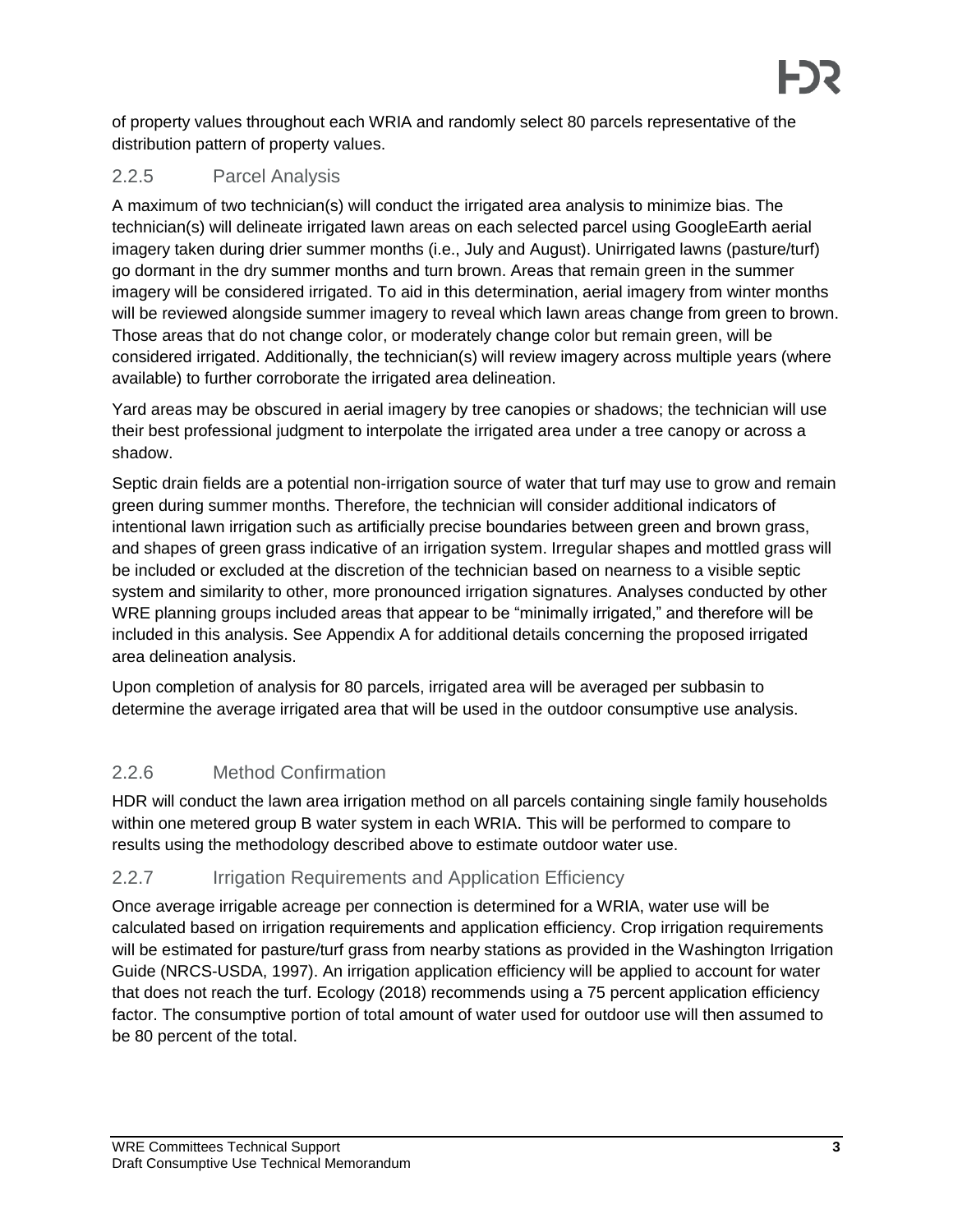# 3.0 Water System Consumption Data Method

Consumptive use by PE wells and connections may also be estimated using metered connections from water systems. Water systems required to plan per WAC 246-290 must install meters on all customer connections. Smaller water systems that do not have state planning requirements may choose to meter their customer connections if the system bills on a tiered rate structure (i.e., increasing costs per unit of water consumed coincident with higher total use in the billing period).

Some systems bill customers a flat rate (i.e., same bill every month regardless of consumption). The lack of a tiered rate structure reduces the financial incentive to conserve water, which may result in consumption patterns more similar to those observed on a PE well. These systems may or may not choose to meter their customers if meters are not required by law.

## 3.1 System Selection

Use of data from water systems that measure consumption but bill on a flat rate are preferable for estimating the water use of a PE well. HDR requested water system recommendations from WRE Workgroups and contacted multiple water systems to acquire data. Water system names or data that were provided by WRIA workgroup members include:

WRIA 10: Kapowsin (Pierce County, managed by Valley Water District)

WRIA 12: Spanaway Water District

WRIA 13: Prairie Ridge (Thurston PUD)

WRIA 14: All Mason PUD data

WRIA 15: All Kitsap PUD data combined into a single analysis

## 3.2 Methodology – Water System Data

### 3.2.1 Indoor Use

Average daily use in December, January, and February is representative of year-round daily indoor use. Average daily system-wide use is divided by the number of connections (assuming all connections are residential), to determine average daily indoor use per connection. A 10 percent consumptive use factor (or as otherwise decided upon by the WRE Committee) will be applied to the average daily use in the winter months to determine the consumptive portion of indoor water use per connection.

### 3.2.2 Annual Outdoor Water Use

Average daily indoor use will be multiplied by the number of days in a year to estimate total annual indoor use. Total annual indoor use will be subtracted from total annual use by a water system to estimate total annual outdoor use. An 80 percent consumptive factor (or as otherwise decided upon by the WRE Committee) will be applied to determine the consumptive portion of outdoor use.

### 3.2.3 Seasonal Outdoor Water Use

Additionally, outdoor consumptive use was estimated on a seasonal basis. The Washington Irrigation Guide reports irrigation requirements between the months of April and September for all weather stations representative of WRIAs 10, 12, 13, 14 and 15, therefore the seasonal outdoor water use was assumed to occur over a period of six months. Average daily indoor use is multiplied by the number of days in the irrigation season to calculate total indoor use for the irrigation season.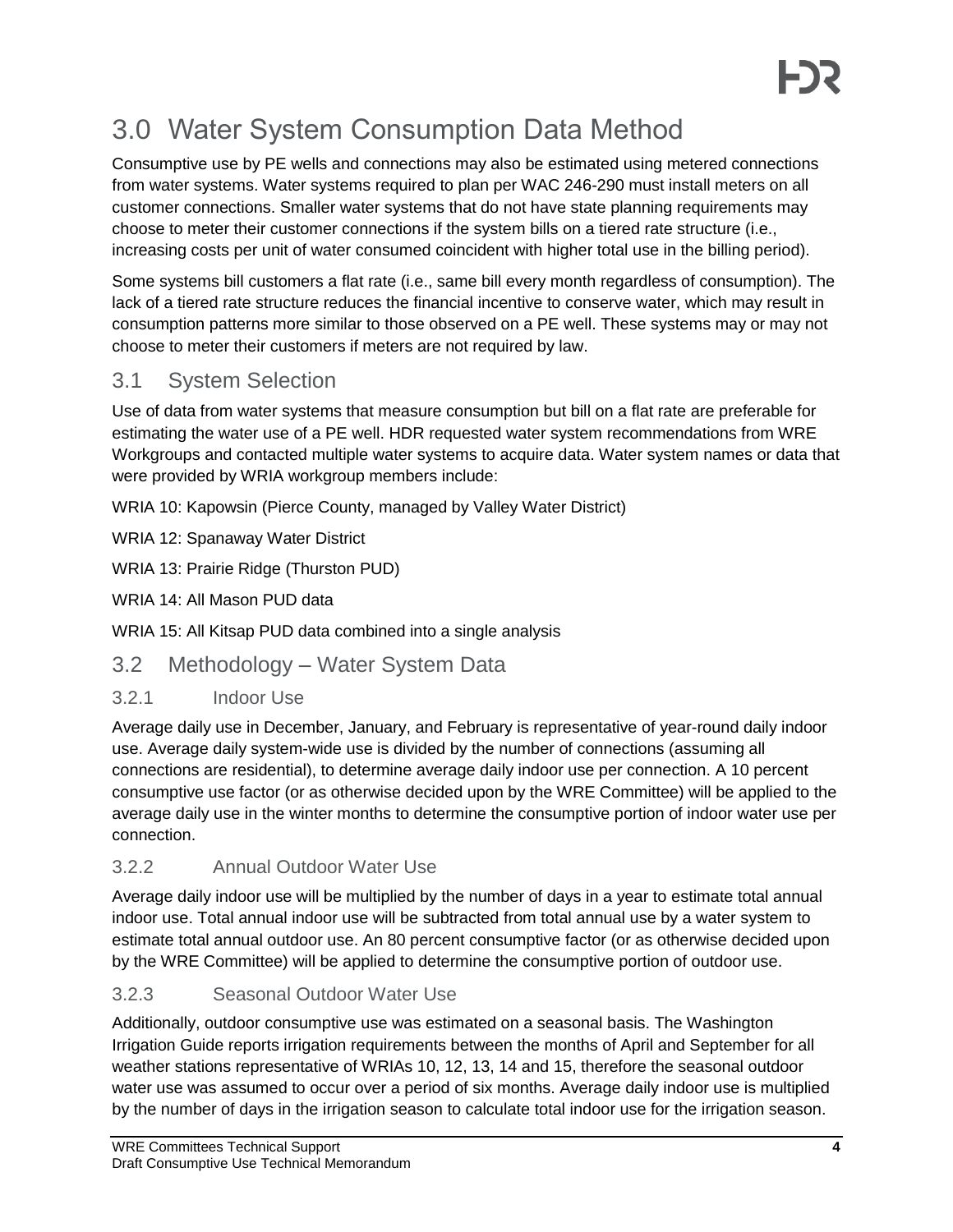Total irrigation season indoor use is subtracted from total season use to determine total outdoor use for the irrigation season. An 80 percent consumptive factor (or as otherwise decided upon by the WRE Committee) will be applied to determine the consumptive portion of outdoor use.

### 3.3 Additional Data

Kitsap PUD noted a 2014 USGS study by Welch, Frans, and Olsen titled *Hydrogeologic Framework, Groundwater Movement and Water Budget of the Kitsap Peninsula, West-Central Washington*. This study included a survey of consumption from select water utilities, and differentiated between the indoor and outdoor portions of use. Kitsap PUD used these estimates of indoor and outdoor use to develop an additional estimate of consumptive use per PE well connection in WRIA 15.

Ecology contracted with a consultant to conduct an exempt well metering program in 2012–2013 (Einberger et al 2014). The study provides information about the parcels included in the study, including summaries of average annual indoor and outdoor daily use per property. The results of this study can be compared to the results of the various water system analyses to determine if rate structures have a significant impact on water use, and if a correction factor is needed for systems that bill on a tiered rate.

# 4.0 Sources

- DeOreo, W., Mayer, P., Dziegielewski, B., Kiefer, J. 2016. *Residential End Uses of Water, Version 2*. Water Research Foundation, Report #4309b.
- Dunn, A. B. and A. Neff., 2018. *Potential Consumptive Use Impacts of Domestic Groundwater Permit-Exempt Wells Over the Next 20 Years in WRIA 1 – Version 2 Technical Memorandum*. RH2 Engineering.
- Ecology. 2018. *Recommendations for Water Use Estimates*. Washington State Department of Ecology, Publication 18-11-007.
- Einberger, C., C. Pitre, and D. Banton, D. 2014. *Skagit County Exempt Well Metering Program – 2012-2013 Technical Memorandum*. Washington State Department of Ecology.
- Natural Resource Conservation Service, 1997. Washington Irrigation Guide (WAIG). U.S. Department of Agriculture.
- Welch, W.B, L.M. Frans, and T.D. Olsen. 2014. *Hydrogeologic Framework, Groundwater Movement and Water Budget of the Kitsap Peninsula, West-Central Washington*, Scientific Investigation Report 2014-5106.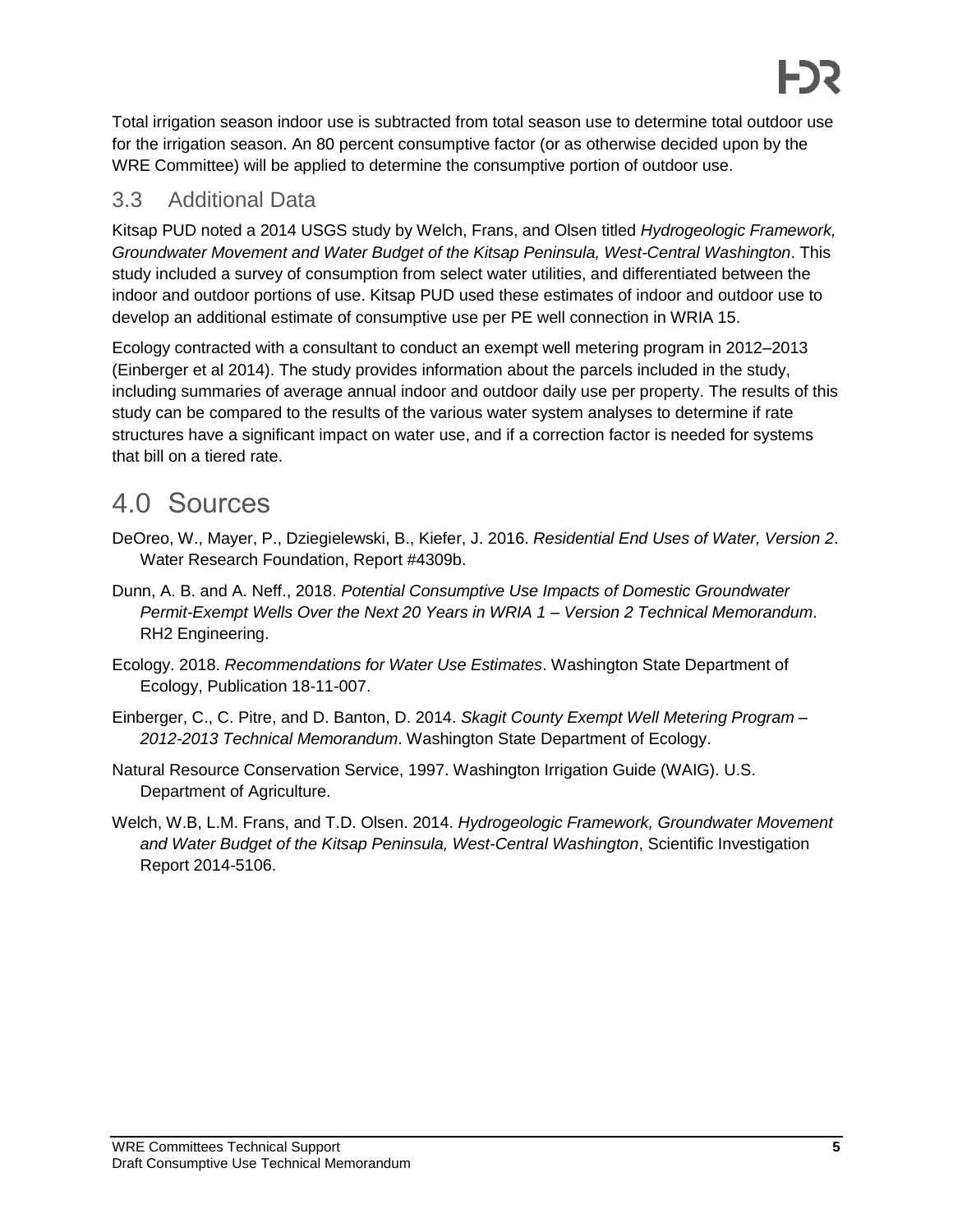Proposed Irrigated Area Estimation Method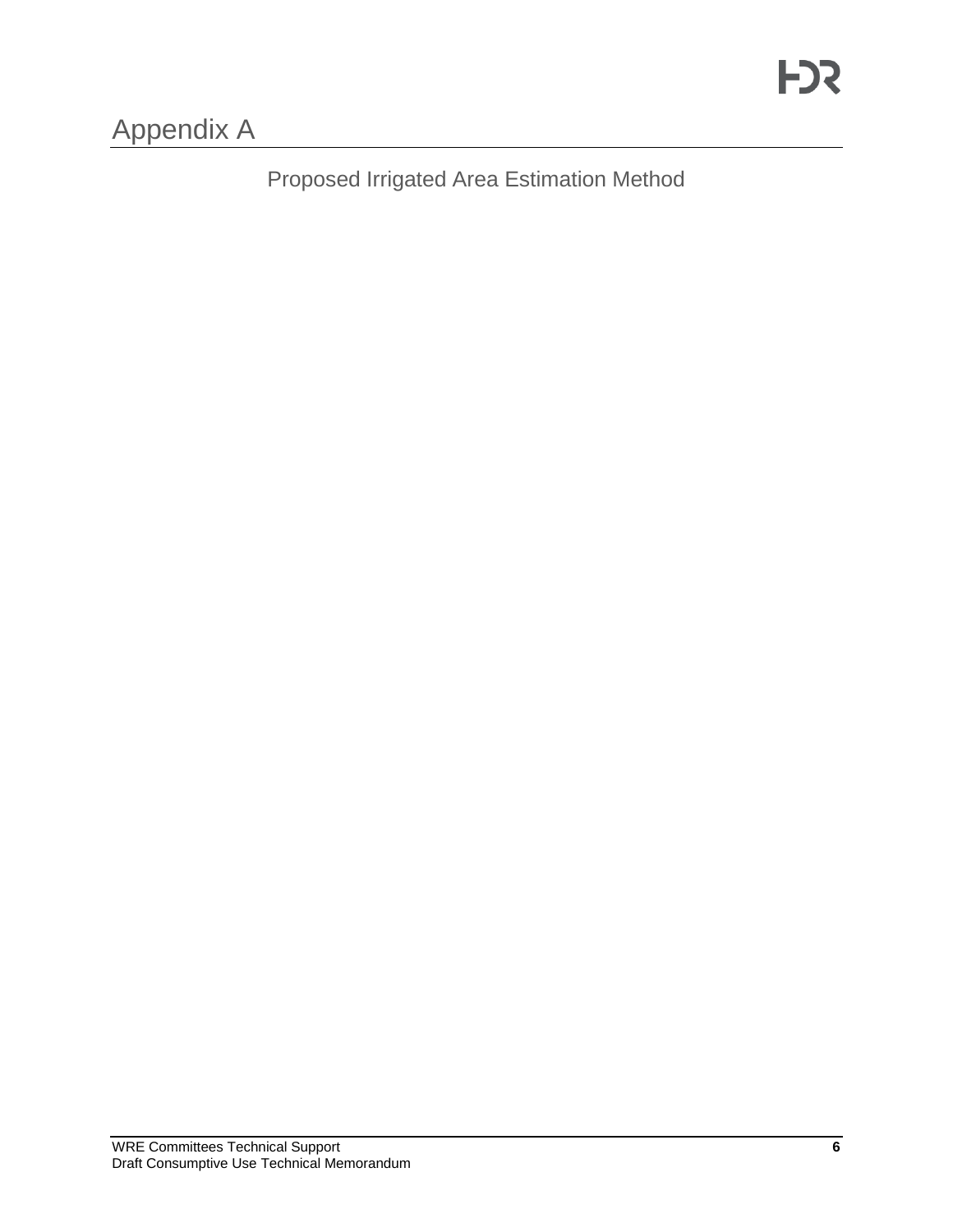#### **Preliminary Analysis - Methodology and Results** (9/18/2019)

- 1. The GIS technician selected four sample parcels from the WRIA 13 parcel selection pool to draft preliminary delineations. Parcels that displayed a range of potential irrigation situations (e.g., unirrigated lawns, lawns requiring tree/shadow interpolations, minimally irrigated area) were selected for the preliminary analysis.
- 2. Polygons were created in Google Earth representing the irrigated area within a given tax parcel. The GIS technician made several judgments and assumptions:
	- a. Landscaped shrub/flower bed areas within a larger irrigated footprint were included. Shrub and flower bed areas outside of the irrigated footprint were excluded.
	- b. If the irrigated area extends beyond the parcel boundary, those areas will be included.
	- c. Parcels with no visible signs of irrigation were tracked as zero irrigated footprint.
	- d. Areas that appeared to be native forest or unmaintained grass were not included in the irrigated footprint.
	- e. Parcels with homes under construction in the most recent Google Earth imagery were excluded from the analysis.
	- f. New construction due to additional dwelling units (ADUs) will not be counted.

The following examples illustrate example delineations.

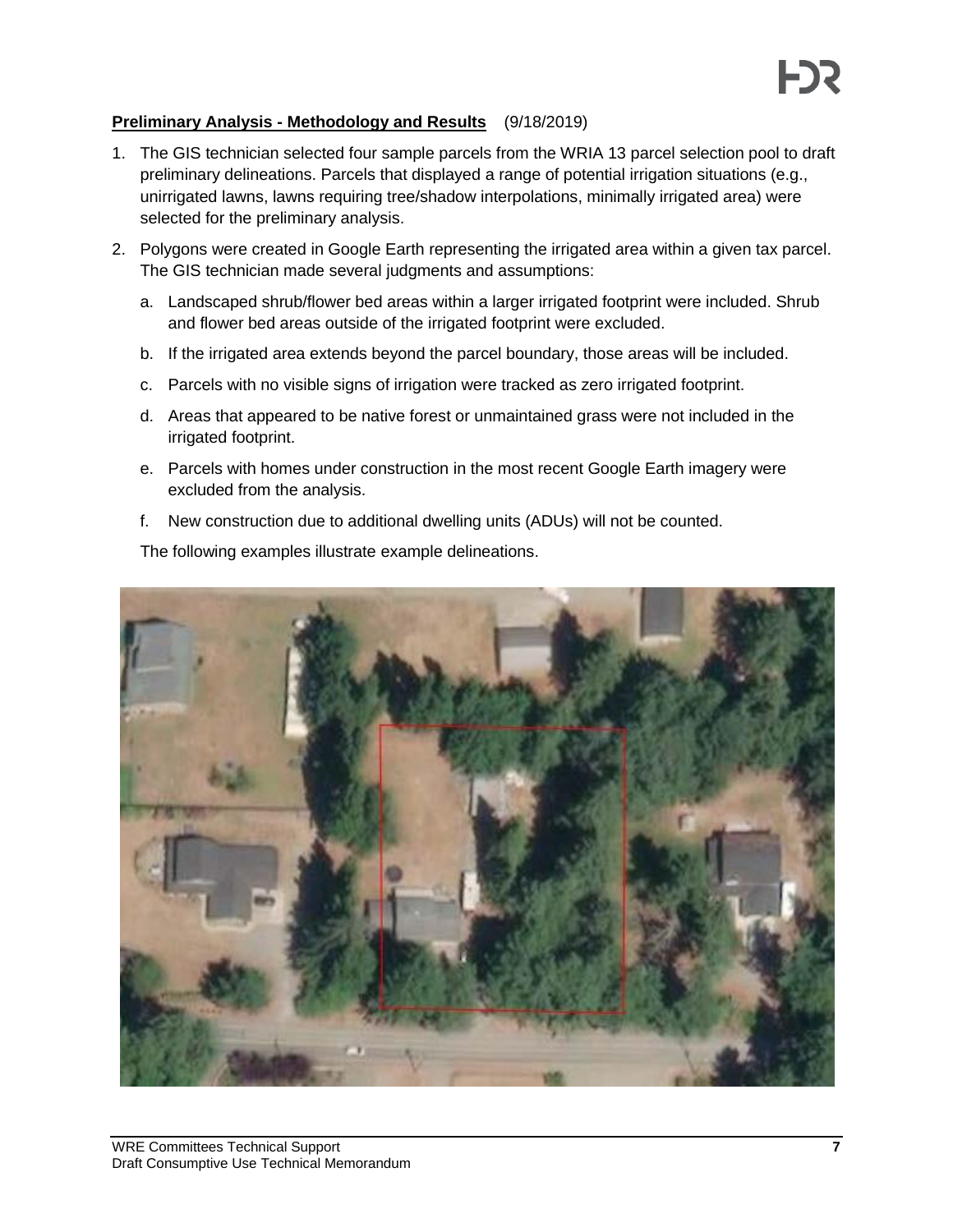

**Figure 1. No irrigated areas visible in most recent google earth aerial imagery.**

**Figure 2. Area in white includes maintained grass. Residence constructed between June 2017 and July 2018. Therefore, historical irrigation of property is unavailable in GoogleEarth imagery.**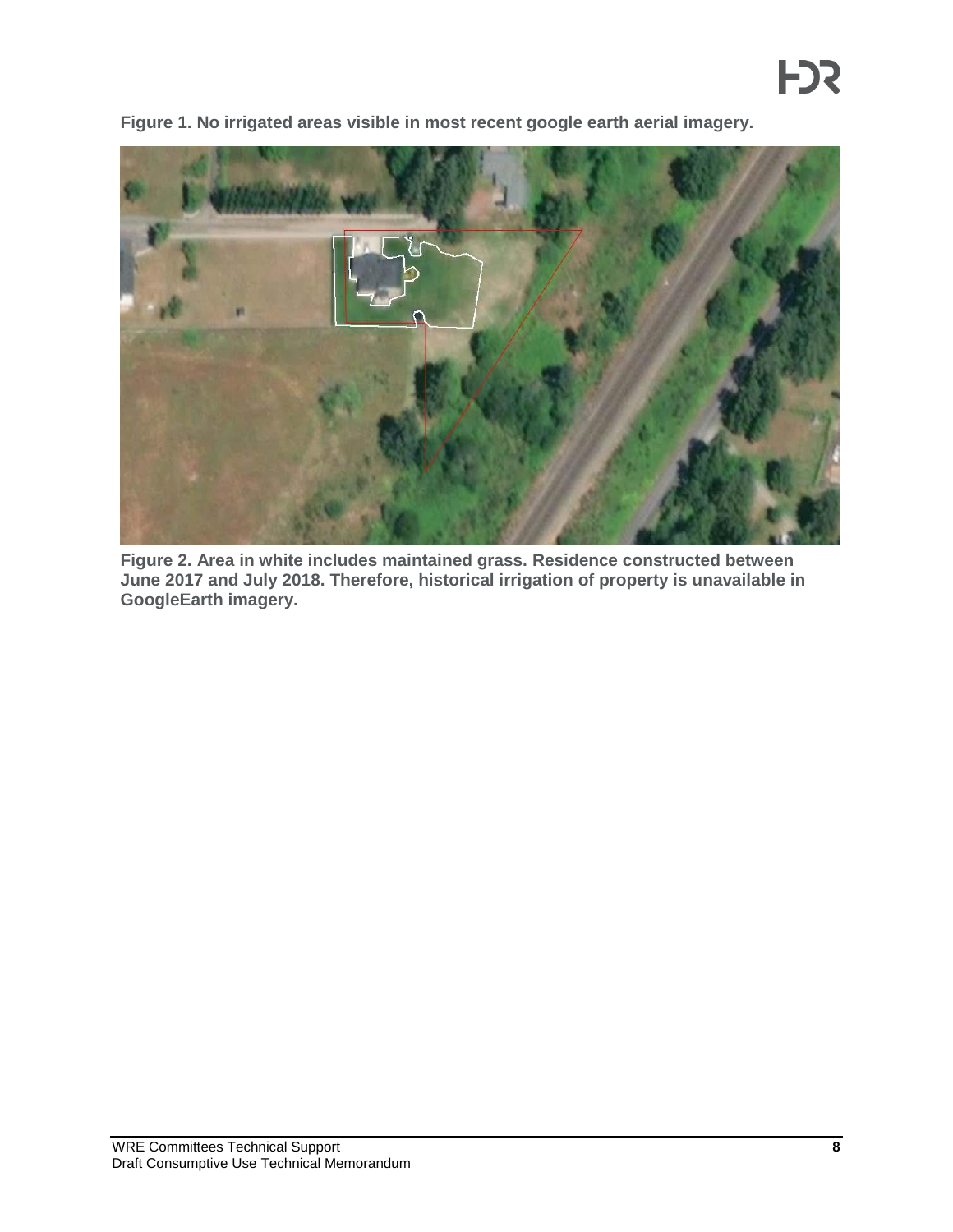

**Figure 3. Irrigated area includes landscaped area in driveway, maintained yard around residence, garden area, and maintained grass near garden area.**